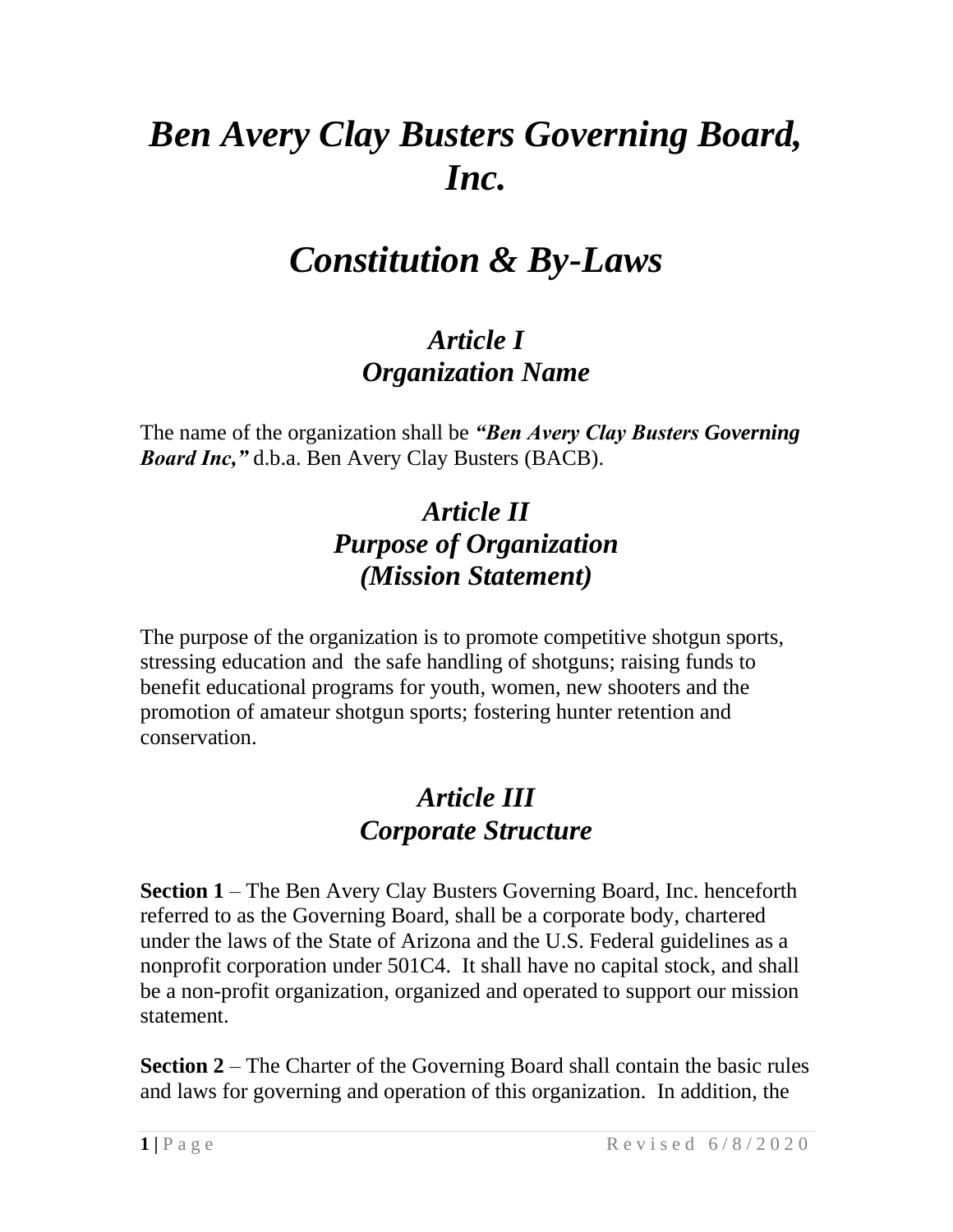Governing Board will work closely with the Arizona Game & Fish Department in promoting safety, education, and competitive amateur sports while utilizing the Ben Avery Clay Target Center, Phoenix, Arizona.

#### *Article IV Organization Directives*

**Section 1** – (Corporate Powers) – The corporate powers of the organization shall be vested in the Governing Board including Members at Large who shall be responsible for the direction of the management, business affairs and assets of the organization.

**Section 2** – (Number of Governing Board Directors) – The total number of Governing Board directors shall be any number up to a maximum of twelve (12) and minimum of five (5) which shall consist of five (5) elected Officers and seven (7) Members at Large. Members at Large are selected by the Governing Board by either being nominated, and elected by (1) a majority vote at the annual membership; or (2) by a current club member voicing an interest to current board members who shall review and approve by a quorum vote of the Board at a monthly Board meeting without general membership consensus.

**Section 3** – (Quorum) – A majority of sitting Members at Large with at least two (2) elected Officers shall constitute a quorum of the Governing Board for the transaction of business.

**Section 4** – (Meetings) – The Governing Board shall meet monthly or as deemed necessary by the President or in his/her absence the Vice-President upon notice to each Board Member by the Secretary at least 5 working days prior to such meetings.

**Section 5** – (Financial Report) – The Governing Board shall call for a financial report of the organization at the end of the corporate year. The yearly financial report will be presented to the President for presentation to the Governing Board and membership at the annual general membership meeting which will be the Fall League Awards Banquet held late November. The Treasurer shall also provide financial reports during regularly scheduled Governing Board meetings.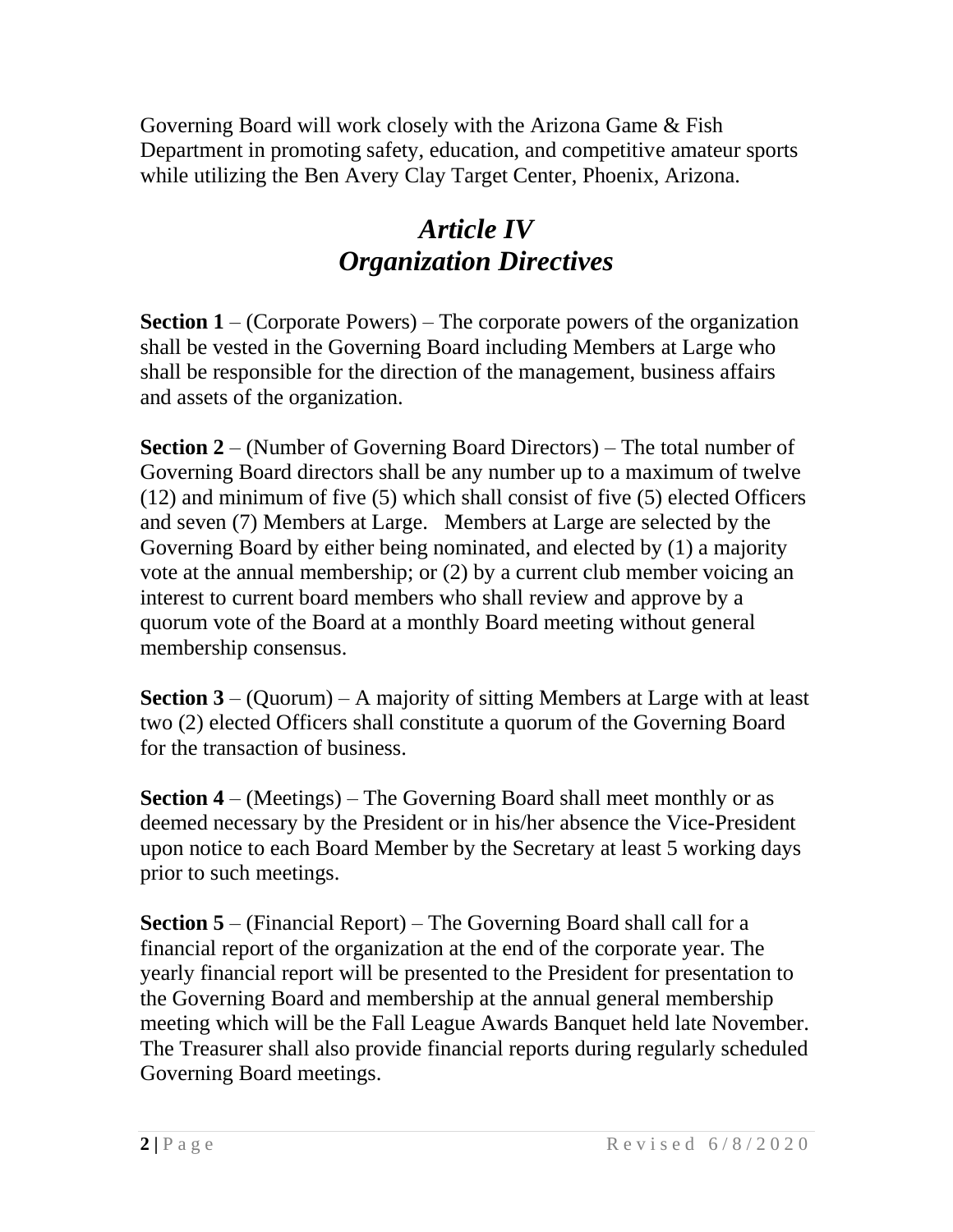**Section 6 – (Membership in BACB) –** All Board members are automatically members of BACB while serving.

**Section 7 – (Conflict of Interest)** Any member of the Governing Board having an actual or perceived Conflict of Interest shall notify the Board immediately for consideration and determination of the Board.

# *Article V Officers*

**Section 1** – The officers shall consist of a President, Vice-President, Secretary, Treasurer, and Parliamentarian. The term of office for the elected officers is two (2) years and each officer will be elected from the overall Governing Board. Officers may be re-elected for consecutive terms, but not to exceed three (3) consecutive two year terms in the same position. Any exception to the above will require Board approval.

**Section 2** – (Officer Qualifications) – In order to become an officer, one must first be a Member at Large and served as a member in good standing. Only one (1) person in the same household or immediate family shall be eligible for election as an officer to the Board.

**Section 3** – (Duties of the President) – The President shall preside at all meetings of the Governing Board. As directed by the overall Board he/she shall exercise supervision over the assets and affairs of the organization. He/she shall appoint committees to assist as he/she deems necessary.

**Section 4** – (Duties of the Vice-President) – The Vice President, in the absence of the President shall exercise duties of the President, as stated above.

**Section 5** – (Duties of the Secretary) – The Secretary shall keep a record of the proceedings of the Governing Board. The Secretary shall discharge such other duties that pertain to the office as prescribed by the Governing Board.

**Section 6 –** (Duties of the Treasurer) - The Treasurer shall keep appropriate records of all monies, shall sign all checks. In the Treasurers' absence, the President or Vice-President or Secretary shall have signatory authority on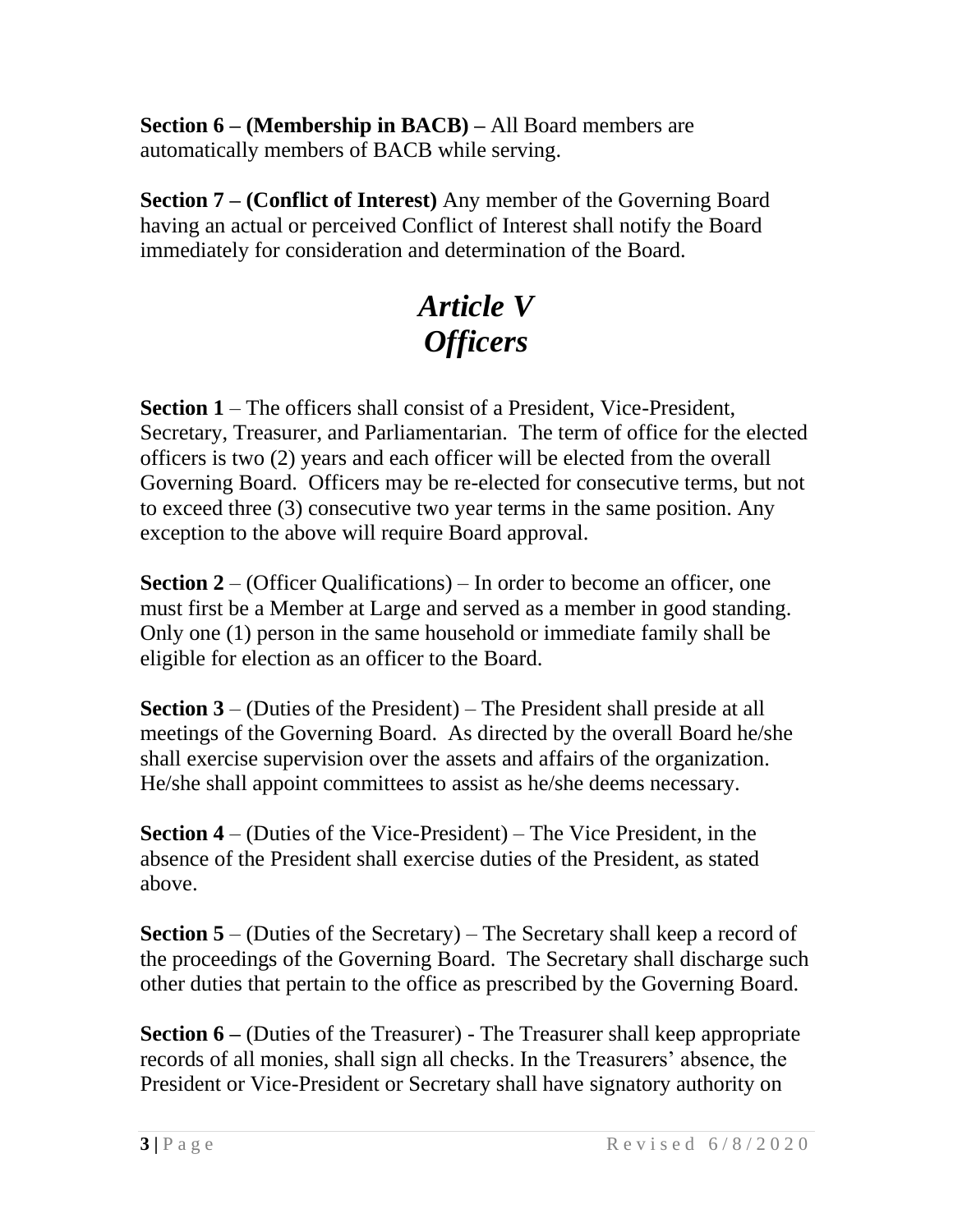checks drawn upon the checking account of the organization. The Treasurer shall receive and account for all funds of the organization and insofar as practicable, and shall deposit the same in the bank so designated by the Governing Board. The Treasurer shall also furnish customary financial reports at all scheduled Governing Board meetings. The Treasurer may be required, upon special order of the majority of the Board, to furnish an audit under emergency circumstances. The treasurer must prepare and file the Annual Report required by the Arizona Corporation Commission and be responsible for keeping this fiduciary reporting current and up-to-date. The Treasurer will also be responsible for supervising or preparing federal and state tax returns.

**Section 7** – (Duties of the Parliamentarian) – The Parliamentarian shall be responsible for maintaining the body of rules, ethics, and customs governing meetings and other operations of the Governing Board. The Parliamentarian shall discharge such other duties that pertain to the office as prescribed by the Governing Board.

# *Article VI Voting*

Each Governing Board member whether an elected Officer or Member at Large shall have one (1) vote, either in person or by written proxy sent to the Secretary of the organization. In the event of a tie vote, the presiding President shall have one (1) additional vote to break the tie and result in a Board consensus.

# *Article VII Expulsion of Members at Large or Elected Officers*

Any Governing Board member including elected Officers may be expelled by a simple majority vote of the Governing Board for violation of the organization's Constitution and By-Laws as outlined in this document or common sense rules which include but are not restricted to gun safety, unsportsmanlike conduct, or disruptive behavior/action**.** In addition any Governing Board member not attending three consecutive regularly scheduled board meetings without giving prior written/verbal notification to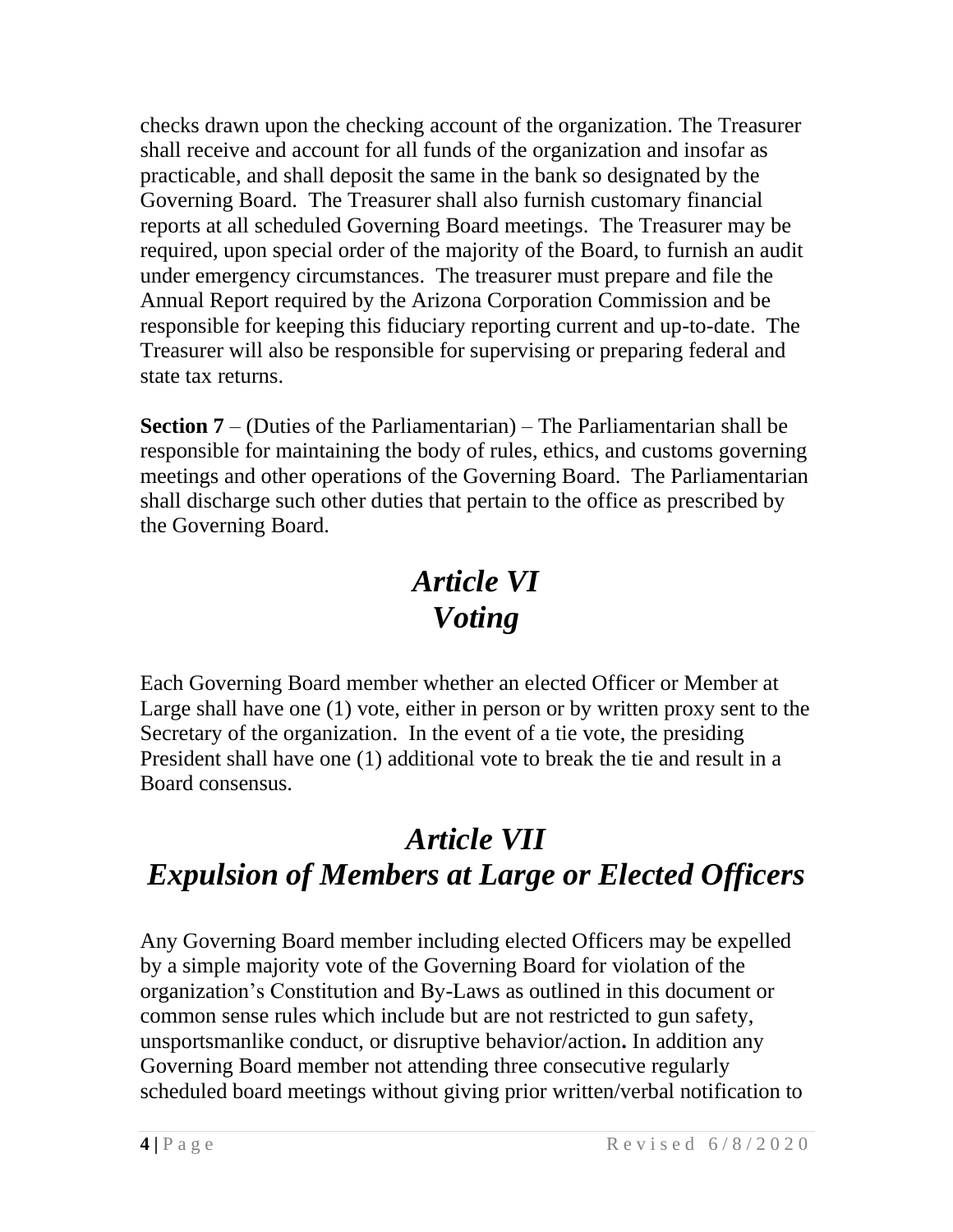an attending board member and not having a valid reason as to why meetings will be missed may be expelled with Governing Board approval. The expelled person may appear at the next regularly scheduled Governing Board meeting to apply for reinstatement. The expelled person will need to present an application for reinstatement, and it must be received in writing and contain reasons why they should be given consideration for reinstatement. Reinstatement may be accomplished with the consent of the majority of the Governing Board. The decision of the Board is final.

# *Article VIII Volunteer Resignation*

Any elected Officer or Member at Large can relinquish or resign at their own discretion. Notification shall be given to an Elected Officer of the Governing Board in writing or email. An open Elected Officer position becomes available to any member of the Governing Board and an open Member at Large position becomes available for any member in good standing who wants to be considered. Applicants must be approved by a majority of the Governing Board.

# *Article IX Financial*

**Section 1** – (Limit) – No Governing Board member or Officer shall financially obligate this organization on an individual basis in excess of \$200.00. All financial matters and purchases of over one hundred dollars (\$100.00) must be approved by the Governing Board.

**Section 2 –** (Business Expense Reimbursement) – The following policy guidelines are established to control expenses incurred by the Board and to insure compliance with IRS regulations:

A. Expenditures over \$200.00 require Board approval in advance as noted in Article IX, Section 1 (Limit). In the event that a situation arises where an expenditure needs to be incurred, but Board approval is not feasible due to time constraints, common sense shall rule. In such a case, the Board member shall take the necessary steps to cover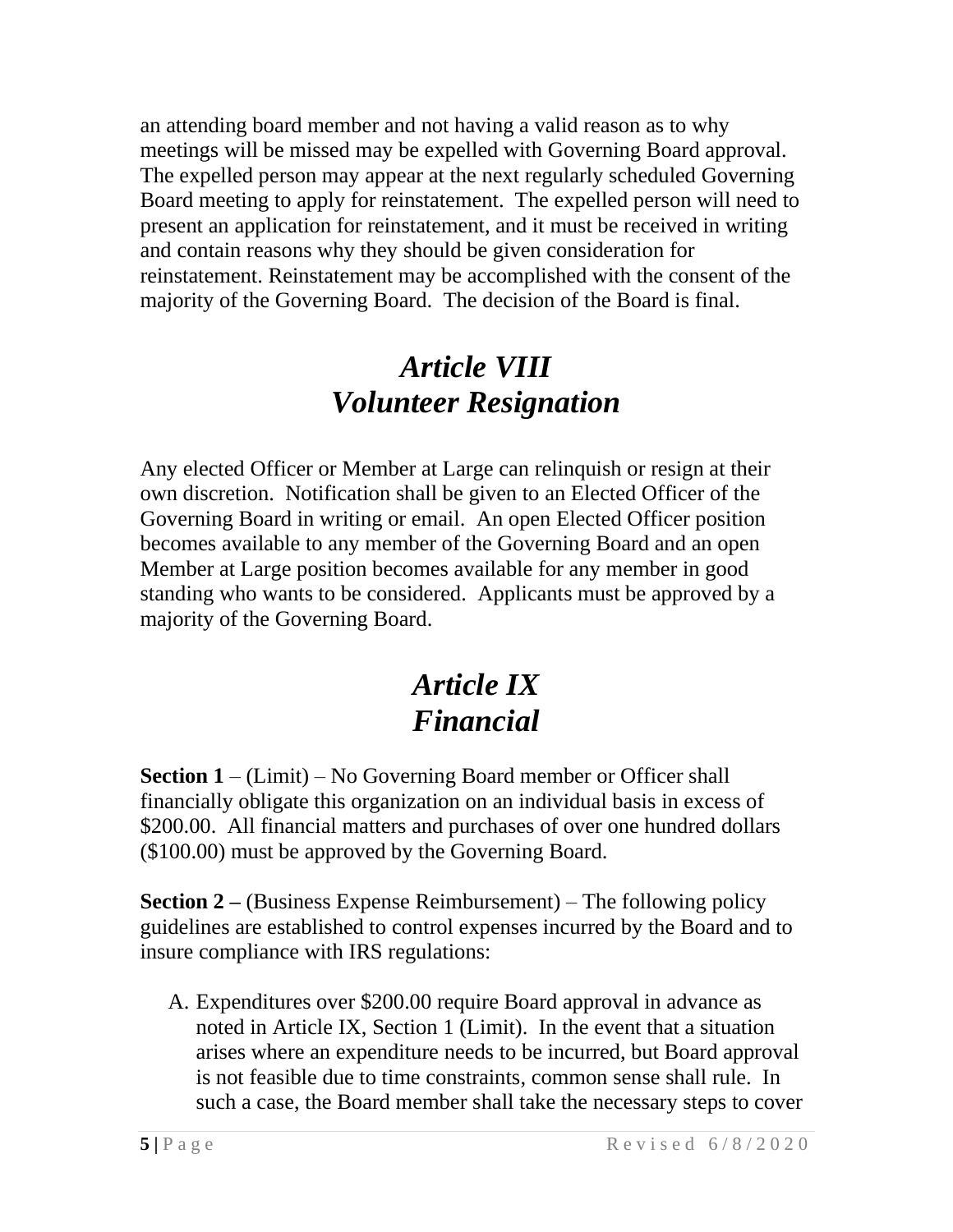the expense and then notify the Board of the action taken as soon as possible.

- B. Certain re-occurring expenses are exempt from the requirement of prior Board approval as they occur. These include, but are not limited to, e.g., League Coordinator expense, Banquet catering services, Banquet door prize expense, Banquet raffle winner shooter's card, Banquet trophy expense, registered targets from ATA (Amateur Trapshooting Association), NSSA (National Skeet Shooting Association), and NSCA (National Sporting Clays Association), and CPA expenses previously discussed/approved by the Board. In addition, any expenses related to payout of grant funds are included in this category, provided the expenses are for direct grant related items and specific matching funds covered under the grant.
- C. All expenditures shall be submitted to the Treasurer for reimbursement within sixty (60) days of the expenditure. Reimbursement requests not submitted within sixty (60) days of the expenditure will not be reimbursed. All reimbursement requests shall require an invoice and be accompanied with an original or a copy of a receipt. Any exceptions to these policy guidelines must be approved by the Board.

**Section 3** – (Dissolution) – In the event of Ben Avery Clay Busters Governing Board, Inc. disbands, all assets and monies on hand will be used to meet any outstanding debts. Subsequently, any remaining assets and or monies shall be contributed to a qualified non-profit organization as directed by the remaining Governing Board members.

# *Article X General Membership*

**Section 1** – Membership and Eligibility

A. Membership Description Membership shall run from January through December of each year, or any portion thereof.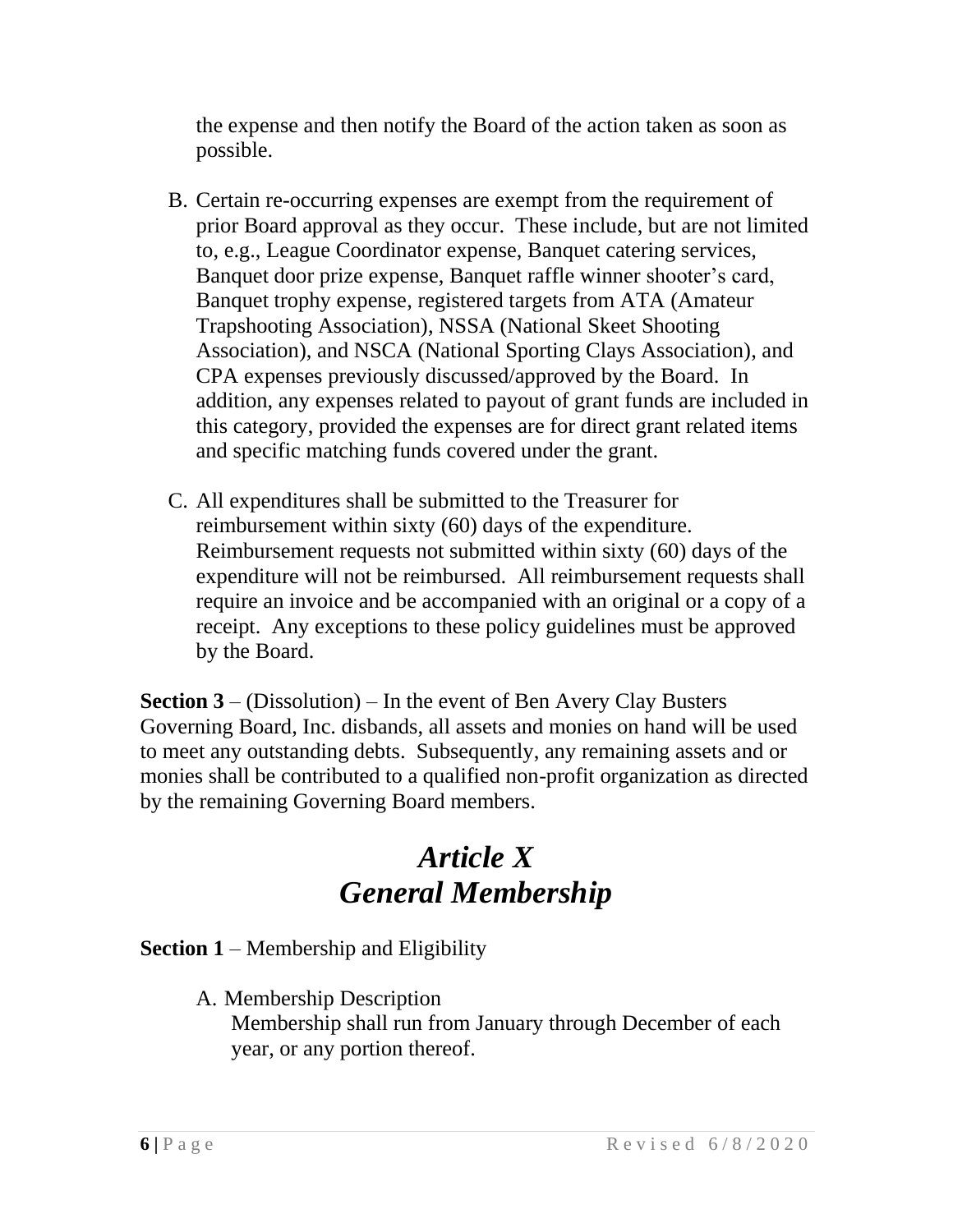#### A. Eligibility

- 1. Applicants for General Membership will be 18 years of age or older and agree with the objectives of the Ben Avery Clay Busters Governing Board, Inc. as outlined in Article II of this document and shall agree to the Terms of these By Laws and Rules of the specific league sport.
- 2. Applicants under the age of 18 at the time their application is submitted must have a signed authorization from a parent or legal guardian. In addition, they will agree with the objectives of this organization as outlined in Article II of this document and abide by the Rules of the specific league sport for which they will be participating.
	- a. A parent or designated guardian for any participating league youth under the age of 18 must be present during league shooting.
- 3. All applicants completing registration for any league cycle shall automatically be considered a member of the Ben Avery Clay Busters (BACB) and shall agree to be subject to the terms of these By Laws as noted above.
- B. Benefits

Members are eligible for all benefits associated with BACB membership . This includes any associated special events and the banquet for a respective league, e.g. participation in winter league gives you authorization to attend only the winter league banquet.

- C. Suspension or Expulsion
	- 1. Definitions

Suspension – Termination of participation in league activities for a time period determined by the BACB. Expulsion – Permanent banning of the member from any subsequent leagues controlled by BACB.

2. Any member may be suspended or expelled from the BACB for any cause deemed sufficient by the Governing Board or for violation of the organization's Constitution and ByLaws as outlined in this document or common sense rules which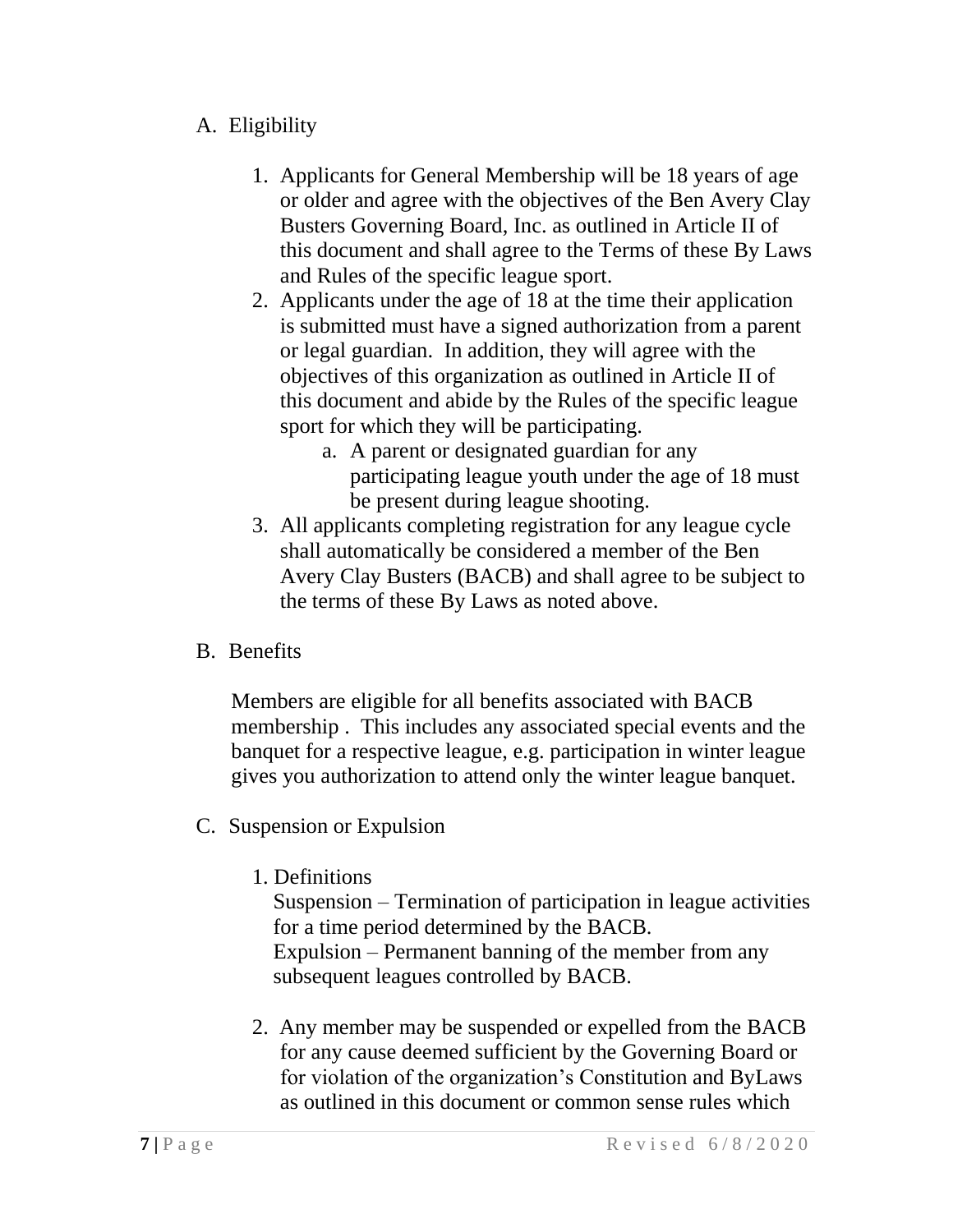include but are not restricted to gun safety, unsportsmanlike conduct, or disruptive behavior/actions. No vote on suspension or expulsion may be taken unless 15 days of prior notice in writing (sent via certified mail) shall have been given to the member of the charges preferred and of the time and place of the meeting of the Governing Board at which such charges will be considered. This notice will include a true copy of the charges with supporting affidavits and exhibits. At such meeting the member under these respective charges will be accorded a full hearing.

- 3. Allegations against any member may be preferred by any other member in good standing. These affirmations shall be in writing, clearly stating the facts relied upon, and accompanied by all supporting materials which are to be used in support of such charges. Such charges shall be filed with the Secretary, who will immediately notify the President. The President will call a meeting of the Board to hear the charges. The Secretary will issue a written notice at least 15 days prior to the meeting to each member of the Governing Board, the accuser, and the accused. This notice will include a true copy of the allegations with supporting materials. Notices to the parties involved shall be sent certified mail.
- 4. The Governing Board will hold a final vote regarding the suspension or expulsion of the member in question. Once a decision has been made, the member shall be given written notice by certified mail of the disposition. The decision of the Governing Board is final.

#### **Section 2** – Duties of Members

- A. Each member of the BACB is expected to uphold the Constitution and By Laws during their membership and will:
	- 1. Protect and maintain the property used for our sport and abide by the rules posted and otherwise approved and understood.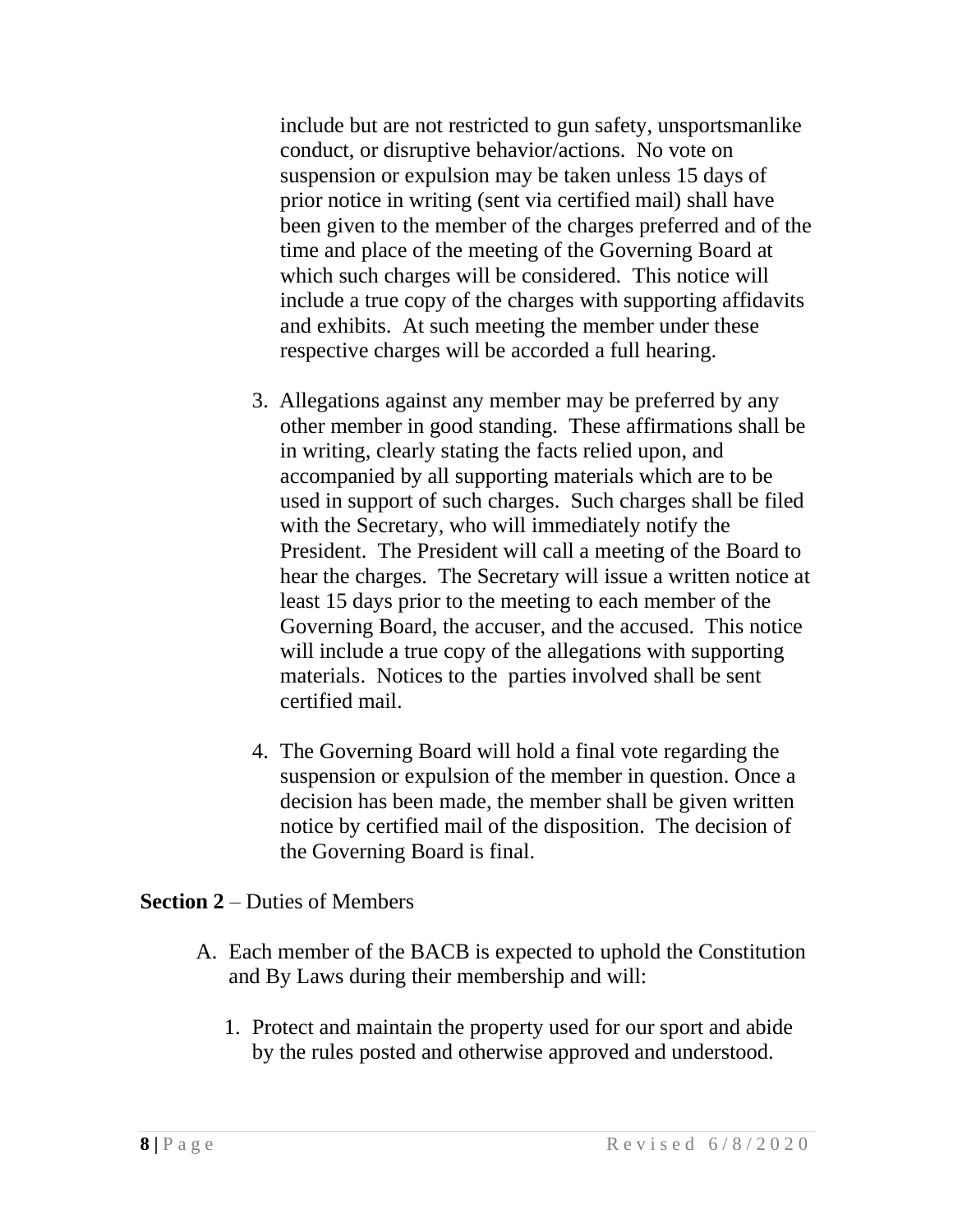2. Do their part to promote the shooting sports, the safe handling of all firearms, adhere to the state laws, and to conduct themselves in a sportsman-like manner.

#### **Section 3** - Annual Membership Meetings

- A. The BACB shall hold a meeting of the general membership during each calendar year to conduct BACB Business and to inform the general membership of activities of interest.
- B. The President shall make an annual report to the organization.
- C. The Treasurer shall make an annual fiscal year report to the organization.
- D. During the annual meeting, any or all open Member at Large positions may be elected for the next term(s). Any member in good standing can be nominated from the floor for open Member At Large positions. Elections will be a simple majority of the members present.
- E. Quorum

A quorum for the annual meeting shall consist of those members present in good standing.

#### E. Rules of Order

A. The rules contained in "Robert's Rules of Order, Newly Revised" shall govern the meetings of the Club in all cases where they are applicable and do not conflict with these By Laws or the Constitution of the Governing Board.

# *Article XI Amendments*